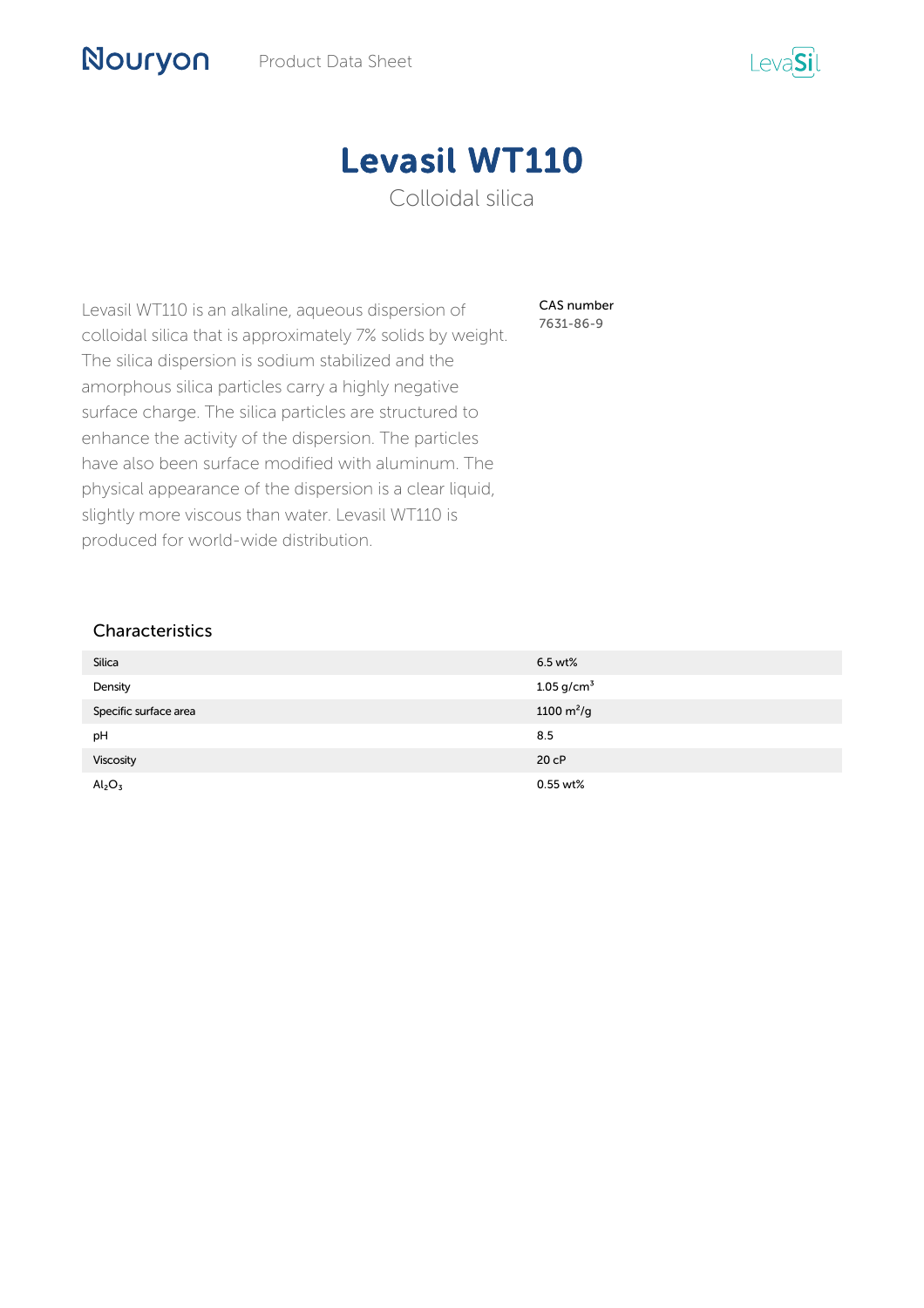# Applications

Levasil WT110 is a specialty product used primarily in water treatment applications to supply charge to assist in flocculation.

## Storage

Levasil WT110 should be transported and stored at a temperature of 5-35°C (40-95ºF). If the silica dispersion is allowed to freeze, the silica will irreversably precipitate. For bulk storage, the tank should be sealed and constructed of plastic, fiberglass reinforced plastic, or stainless steel. For packaged goods, any translucent packages should be stored out of direct sunlight or bright light. Under recommended conditions, Levasil WT110 has a shelf life of at least 12 months after production.

## Packaging and transport

Levasil WT110 is available in bulk and packaged quantities. Bulk shipping and packaging sizes can vary by region.

# Safety and handling

Before handling this material, review the corresponding Material Safety Data Sheet. Colloidal silica products are aqueous dispersions of amorphous silica. Colloidal silica is not classified as harmful, but as mildly irritating. Because the products can have a drying effect on the skin, protective gloves should always be used. In case of skin contact, wash the area of contact with plenty of water. The use of safety glasses is always recommended. In case of eye contact, rinse with large amounts of water and seek professional medical advice.